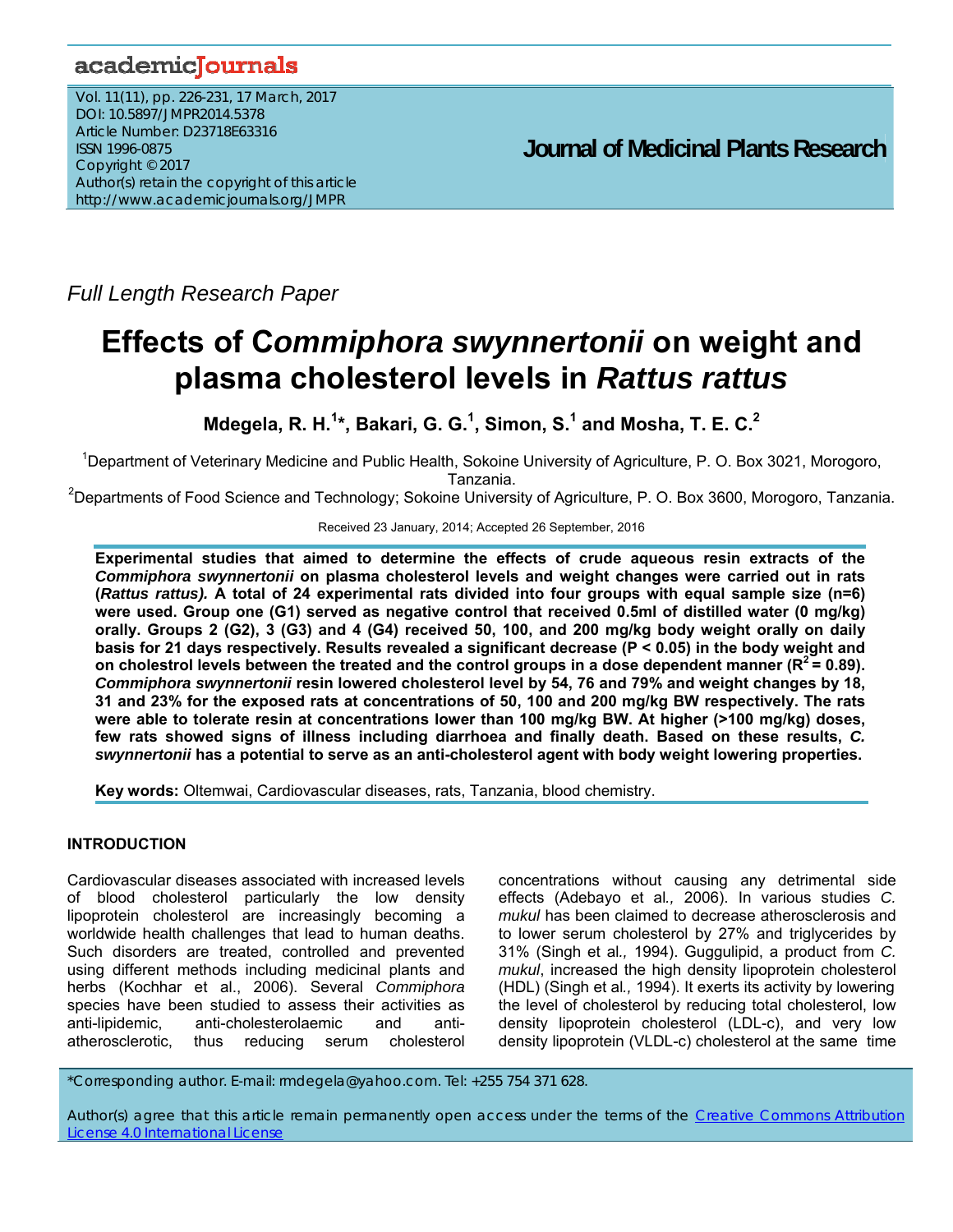elevating the high density lipoprotein cholesterol (HDL-c) (Adebayo et al., 2006). *Commiphora mukul* contains guggulsterone, a compound that act by antagonizing the effect of the nuclear farnesoid × receptor (F×R) (Huang et al., 2003; Adebayo et al*.,* 2006). This receptor is identified as a bile acid receptor and biological sensor for the regulation of bile acid biosynthesis (Huang et al., 2003). Farnesoid × receptor regulates cholesterol metabolism in two ways: (i) chenodeoxycholic acid (CDCA), a primary bile acid, binds directly to and activates F×R, which then mediates the feedback suppression by bile acids of cholesterol 7 alphahydroxylase (CYP7A1), the rate-limiting enzyme in bile acid biosynthesis from cholesterol. (ii) Farnesoid × receptor participates in the activation of intestinal bile acid binding protein (IBABP), which is involved in the enterohepatic circulation of bile acids. Thus F×R constitutes a potential therapeutic target that can be modulated to enhance the removal of cholesterol from the body (Tu et al*.,* 2000). The other mechanism reported by Wang et al. (2004), is through the presence of ketosteroid , an active compound of *C. mukul* which acts by stimulating the thyroid gland and has also found to reverse the decrease of catecholamine and dopamine – p- decarboxylase activity that is involved with anticholesterolaemia (Wang et al*.,* 2004). This is done by improving the liver's ability to process, metabolize and excrete cholesterol and improving thyroid function by increasing  $T_3$  and  $T_4$  conversion (Wang et al., 2004). Ethanolic leaf extract of *C. africana* and *C. myrrha* were also shown to exhibit hypolipidaemic activity in experimental rats (Adebayo et al*.,* 2006). Though several studies reported anti-cholesteremic effect of several *Commiphora* spp, relatively little has been investigated in clinical trials on the effect of *C. swynnertonii*. Therefore,

## **MATERIALS AND METHODS**

levels using rat's model.

#### **Plant materials**

*Commiphora swynnertonii* plant materials were collected from Simanjiro district in Manyara Region. The plant was identified by a botanist as *Commiphora Swynnertonii* from the family Burseraceae. A voucher specimen (reference number CK 6489) was prepared and preserved at Tanzania National Herbarium, in Arusha (Kayombo, 2009 Personal communication). Tanzania and transferred to Sokoine University of Agriculture (SUA) for processing and use in the experiments. One hundred grams (100 g) of the resin was brewed in 750 ml distilled water and thereafter allowed to stand for 30 minutes. The mixture was filtered using filter paper No 3 and stored in a clean bottle before administered to rats. Twenty mls aliquots of the decoction were evaporated to dryness using an electric heater at 60 to 70°C. The residues were used to determine the concentrations of C*. swynnertonii* extracts which were administered to different groups of experimental rats (Edem et al., 2009).

this study aimed at evaluating the effect of *C. swynnertonii* on the weight gain and plasma cholesterol

#### **Sample size determination for experiment animals**

The sample size for the experimental animals was determined according to Kirkwood and Sterne (2003).

#### **Experimental design**

Twenty four white albino rats (*Rattus rattus*) of seven months old of both sexes weighing 125.7 to 180 g were used in this study. The rats were obtained from the small animal unit at Sokoine University of Agriculture Faculty of Veterinary Medicine. Once in the experimental house, all rats were assessed for signs of diseases. They were caged and maintained on grower mash and drinking water *ad libitum*. The rats were left for three weeks to acclimatize with experimental environment. Following acclimatization, they were weighed, tagged and randomly assigned into four experimental groups of six rats each.

#### **Treatment allocation**

The animals were randomly assigned into four groups of six rats (n=6) each. All rats were housed in well-ventilated cages. Groups; G2 - G4 rats were given different doses of aqueous resin extract orally for 21 days consecutive days. G1 remained as negative control that received distilled water only. Blood samples were collected for evaluation of haematological and biochemical parameters.

#### **Preparation of plasma and analysis**

At baseline, the body weights of the rats were recorded. About 3 mls of blood samples for plasma preparation were collected from the tail artery using sterile syringes and blood samples were stored in EDTA sterile vacutainer tubes. The blood samples were thereafter centrifuged at 1300  $\times$  g for 5 minutes using a bench top centrifuge model to obtain the plasma. The plasma was stored in a refrigerator for analysis of biochemical parameters.

#### **Cholesterol analysis**

Total plasma cholesterol level was determined according to Erba Mannheim protocol (Trinders, 1969; Erba, 2010). All analyses on plasma were completed within 24 h after blood collection as recommended (Goji et al*.*, 2009).

#### **Statistical analysis**

The data obtained were compiled, coded and analysed using Microsoft excel statistical package (2007) and SAS (Statistical Analysis System) program (Version 8.3) for Window<sup>R</sup>. Results from experimental Tests for differences between the means were done and compared by Duncan's Multiple Range Test (DMRTS) at (p < 0.05).

#### **RESULTS**

#### **Signs of toxicity**

Animals used in the study in the negative control group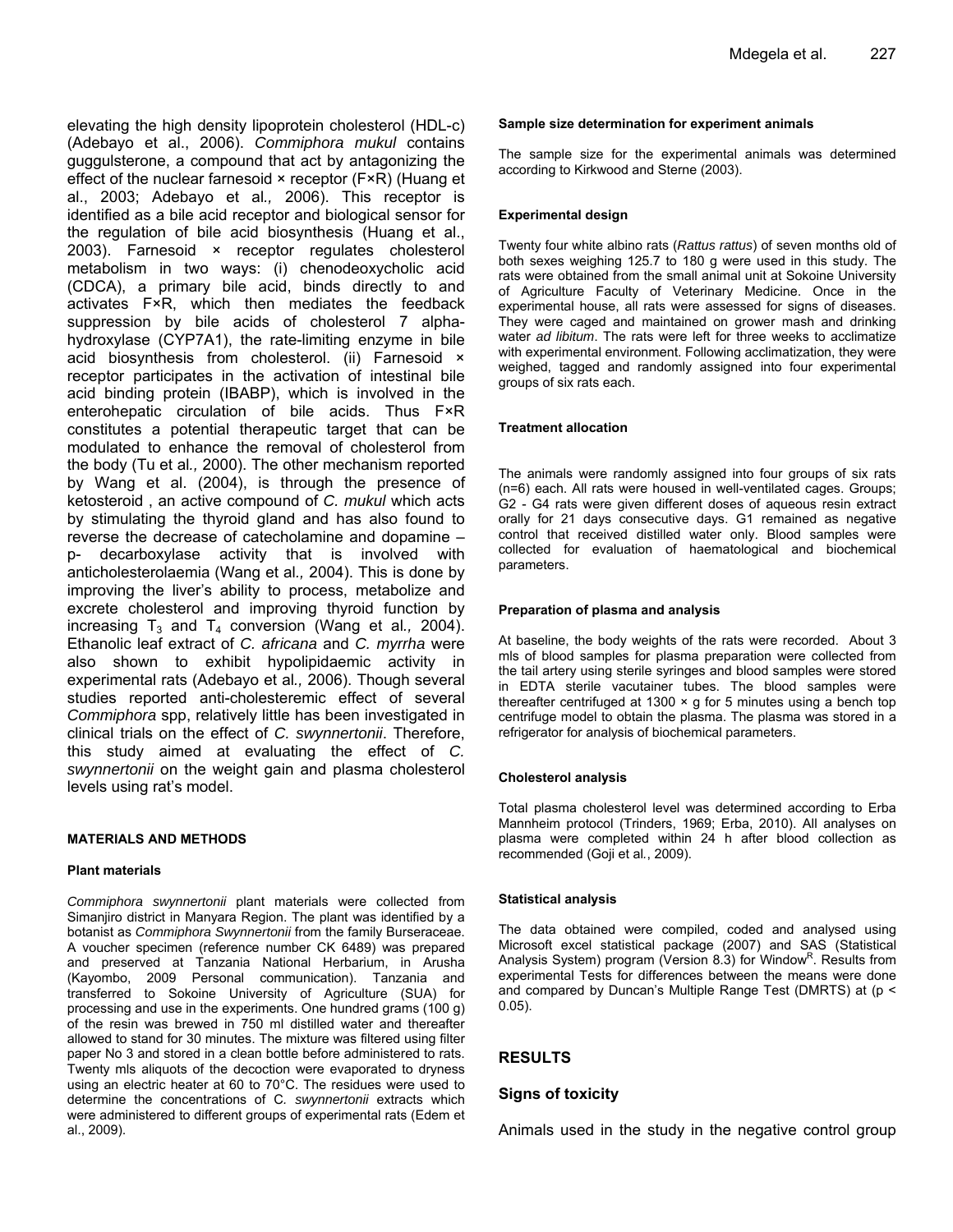**Table 1.** Grouping and treatment allocation

| (n =6)<br>Group | <b>Treatment given</b> | <b>Dose</b> |
|-----------------|------------------------|-------------|
| GI              | Distilled water        | $0.5$ ml    |
| G <sub>2</sub>  | Resin                  | 50 mg/kg    |
| G3              | Resin                  | $100$ mg/kg |
| G4              | Resin                  | $200$ mg/kg |

**Table 2.** Weight (g) changes following resin administration in rats during the study

|                       | Dose rate in mg/kg body weight |                          |                          |                           |
|-----------------------|--------------------------------|--------------------------|--------------------------|---------------------------|
| Time (weeks)          |                                | 50                       | 100                      | 200                       |
|                       | $159.53\pm6.76^b$              | 137.13±6.76 <sup>b</sup> | 169.75±6.76 <sup>b</sup> | 152.23±6.76 <sup>ab</sup> |
|                       | $163.63 \pm 7.50^b$            | $114.50 \pm 7.50^a$      | $129.07 \pm 7.50^a$      | $117.70 \pm 7.50^a$       |
|                       | $164.67 \pm 6.27^b$            | $115.65 \pm 6.27^a$      | $118.63+7.14^a$          | $119.54\pm8.17^a$         |
|                       | 165.88±6.36 <sup>b</sup>       | 112.18±6.36 <sup>a</sup> | $117.08 \pm 7.24^a$      | 117.70±8.29 <sup>a</sup>  |
| Percentage (%) change | +4                             | $-18$                    | -31                      | $-23$                     |

<sup>a</sup> Means ± SEM based on Weight, <sup>abc</sup> Means in row wise with different superscript are significance different at p< 0.05. \*Percentage change refer to positive (+) increase and negative (-) decrease in cholesterol levels.

were apparently in good health condition, as they remained alert, consumed food (growers mash) and water freely and exhibited normal weight increase over time. Depression and diarrhoea were observed in all groups treated with resin extract. The symptoms of toxicity observed with extract administration were dose dependent. Three to seven days after administration of extract all rats in the various groups were very weak. Signs observed before death included loss of appetite, diarrhoea, blindness and coma.

## **Mortality rate**

Mortality was observed in one rat from G3 and two rats from G4 by day eight following an oral administration of resin extract. The rats treated in G2 and G3, were depressed and less active compared to the rats in the other groups during the day.

## **Changes in body weight**

Animals in control group (G1) maintained their weight gain throughout the experimental period (Table 1). The body weights of rats receiving the oral dose of *C. swynnertonii* extract decreased significantly in a time and dose dependent manner. Rats receiving 50 mg/kg (G2) body weight lost about 16.5% of their average body weight during the first week, 15.7% during the  $2^{nd}$  and 18.2% during the  $3^{rd}$  week. Rats receiving 100 mg (G3) of *C. swynnertonii* extract the weight losses were 24.0% (week 1), 30.0% (week 2) and 31.0% (week 3). Likewise, for rats receiving 200 mg of *C. swynnertonii* extract, weight losses were 23.0% (week 1), 21.5% (week 2) and 23.0% (week 3). Overall, animals receiving the *C. swynnertonii* extract lost weight in the range 18 to 31% (Figures 1 and 2).

## **Changes in the levels of plasma cholesterol**

The plasma cholesterol levels of rats before and after administration of *C. swynnertonii* extract at three different doses are shown in Table 2. There was a significant (P < 0.05) decrease in plasma cholesterol levels in all rats in the treated groups in a dose dependent manner ( $R^2$ -0.89: P=0.03). The body weight for rats in G2, decreased significantly ( $P < 0.05$ ) from week 2 of treatment with resin extract. The plasma cholesterol levels for rats in G2, decreased by 54 % while in G3 and G4, the decrease was by 76 and 79 % respectively. There was a significant positive correlation between weight and cholesterol at different concentrations of *C. swynnertonii* (Figure 3). The correlations were  $r = 0.432$  and P=0.035 for control group, and for exposed groups, the values were  $r = 0.432$ and P=0.009;  $r = 0.712$  and P=0.000 and  $r = 0.487$  and P =0.282; for G1, G2 and G3 treated rats, respectively.

## **DISCUSSION**

The present study has demonstrated the effect of aqueous crude resin extracts from *C. swynnertonii* on plasma total cholesterol in rats. Results revealed that rats in a negative control group were clinically healthy and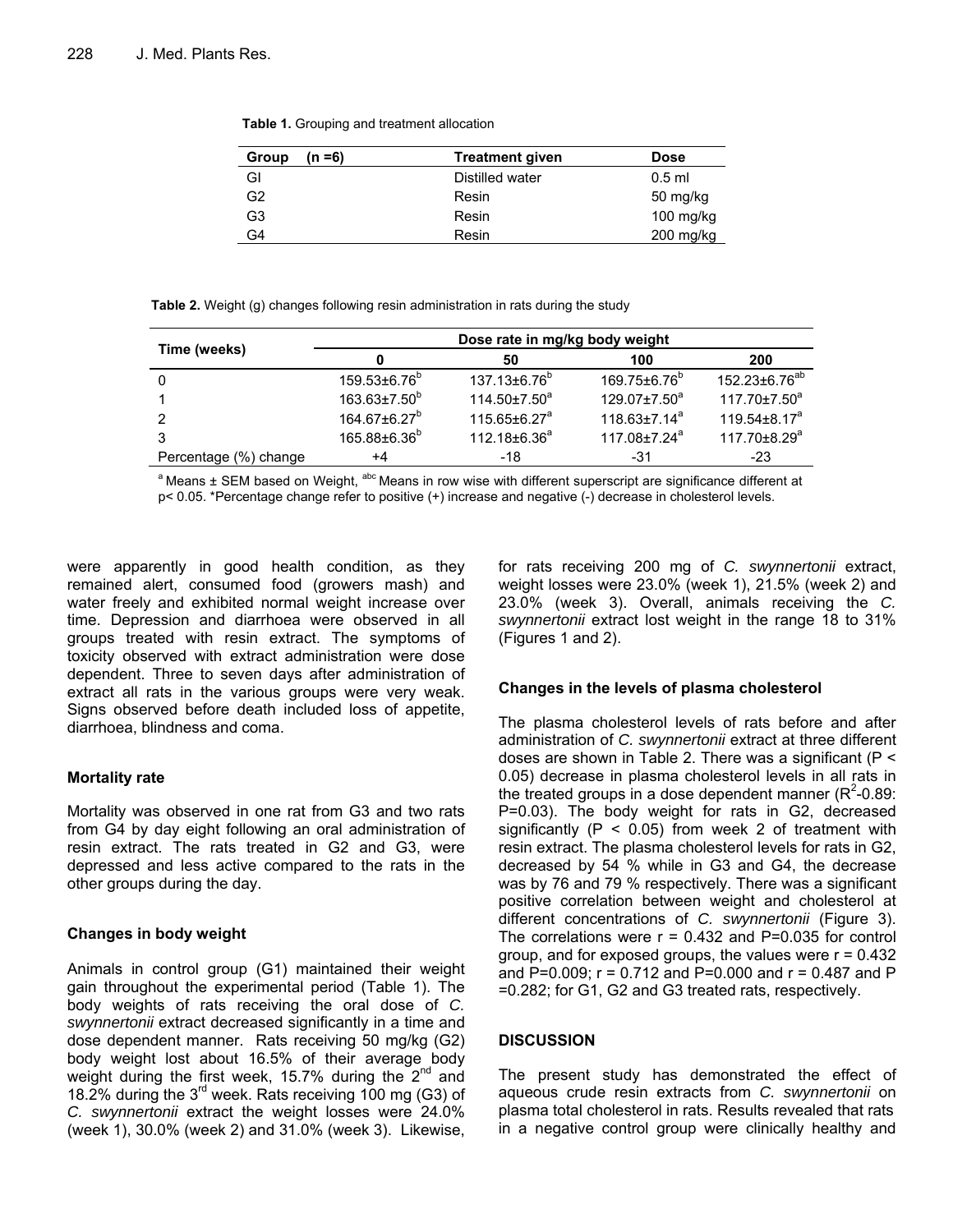| Time (weeks)          | Dose rate in mg/kg body weight |                             |                             |                              |
|-----------------------|--------------------------------|-----------------------------|-----------------------------|------------------------------|
|                       |                                | 50                          | 100                         | 200                          |
| 0                     | $5.65 \pm 0.46^a$              | $5.29 \pm 0.46^{\text{ a}}$ | $4.30 \pm 0.46^{\text{ a}}$ | $5.49 \pm 0.46$ <sup>a</sup> |
|                       | $5.71 \pm 0.37^b$              | $3.94 \pm 0.37^{\circ}$     | $3.19 \pm 0.37^{\circ}$     | $3.89 \pm 0.37^{\circ}$      |
| 2                     | $5.50 \pm 0.42^d$              | $3.25 \pm 0.42^{bc}$        | $1.77 \pm 0.48^b$           | $2.20 \pm 0.54^{ab}$         |
|                       | $5.78 \pm 0.41^{\circ}$        | $2.42 \pm 0.41^b$           | $1.03 \pm 0.47^b$           | $1.13 \pm 0.54^{ab}$         |
| Percentage (%) change | $+2.3$                         | -54                         | -76                         | -79                          |

**Table 3.** Changes in the cholesterol level (mmol/L) following administration of resin orally.

\*abc Means in row with different superscript are significance different at p< 0.05. \*Percentage change refer to positive (+) increase and negative (-) decrease in cholesterol levels.



**Figure 1.** Weight changes over time following oral administration of resin extract in the rats.

their body weights increased significantly all along the study period. Diarrhoea and deaths observed in few treated rats implies that prolong administration of resin extract could be lethal and toxic to the rats. Similar observations were reported in previous studies (Ruitang, 2007) in which extracts from *C. mukul* lead to gastrointestinal discomfort such as loose faeces, mild nausea, and hiccup. The reduced weight gain in a dose dependent manner could be due to reduced feed consumption since the animals were depressed, inactive and with lost appetite. Studies done by Bakari et al*.* (2012a,b) and Scott, (2005) reported the association between the reduction in weight and the plasma cholesterol and glucose levels through stimulation of thyroid hormone (T3 and T4) function thus interfering with basal metabolic rate leading to loss of body weight (Scott, 2005). Thyroid hormones (T3), stimulates the production of RNA polymerase I and II and, therefore, increases the rate of protein synthesis, potentiates the effects of the βadrenergic receptors on the metabolism of glucose (Guyton and John, 2006). Therefore, it increases the rate of glycogen breakdown and glucose synthesis in gluconeogenesis. Also stimulates the breakdown of cholesterol and increases the number of LDL receptors, thereby increasing the rate of lipolysis (Guyton and John, 2006).

In the current study, administration of resin from *C. swynnertonii* significantly lowered blood cholesterol. This finding is significant in managing conditions such as coronary heart and atherosclerosis. This was also demonstrated by Helal et al*.* (2005 and 2006); Ojha et al. (2008); Goji et al. (2009) whereby the application of extracts from *C. myrrha, C. africana* and *C. mukul* using rats lowered the blood cholesterol and glucose while maintaining the myocardial membrane integrity thus preventing myocardial impairment. The effect of *C. swynnertonii* may also base on its ability to bind bile acids in the intestinal lumen and to interrupt the entero-hepatic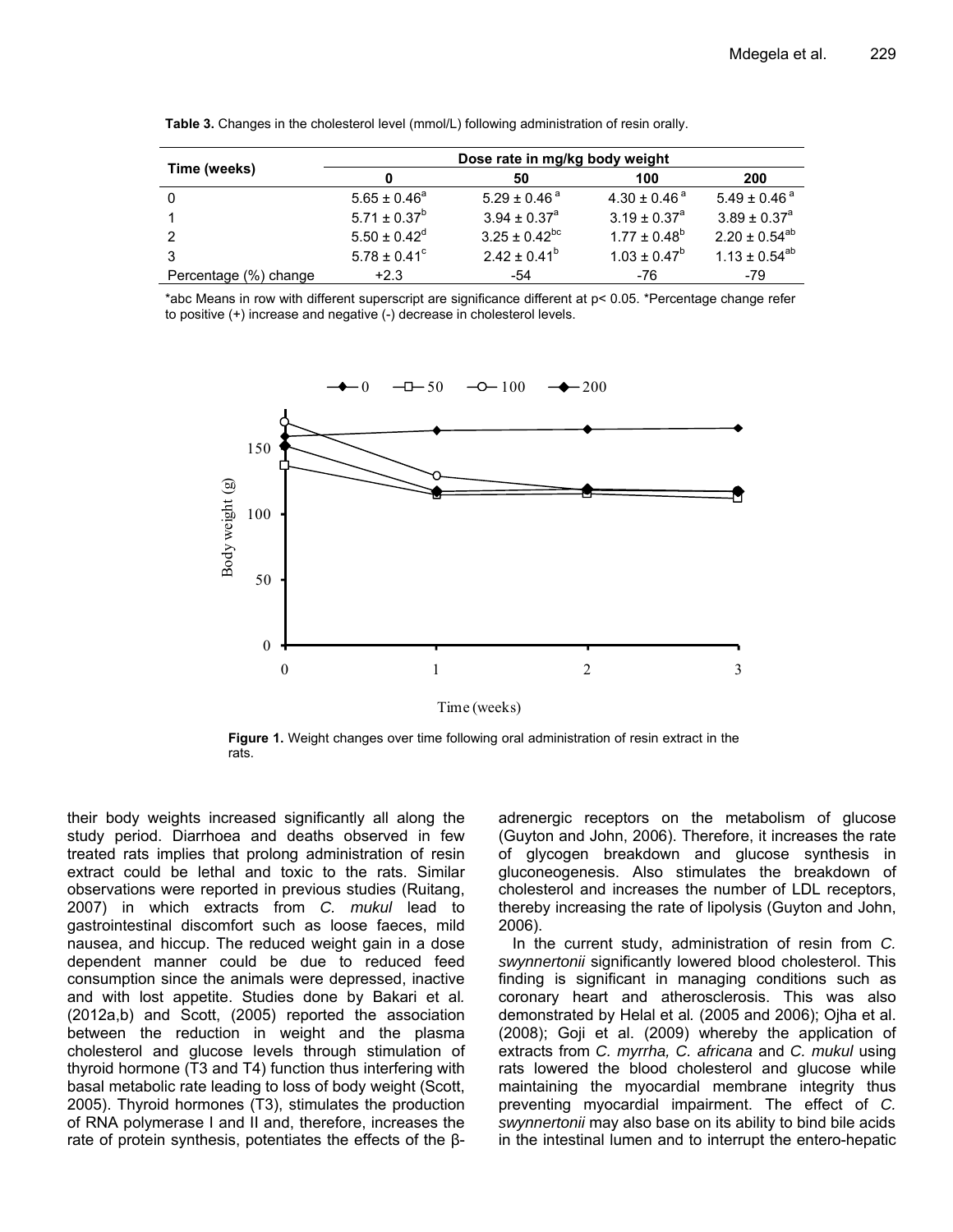

**Figure 2.** Cholesterol level changes over time following oral administration of resin extract in the rats.



**Figure 3.** Percentage change in weight and cholesterol in the rats during the experiment

circulation of bile acids, leading to increased excretion of steroids (Singh et al*.,* 1994). Depletion of the hepatic sterol pool may cause compensatory increases in cholesterol biosynthesis, which may cause increased catabolism of LDL particles from plasma (Singh et al*.,* 1994). *Commiphora mukul* contains guggulsterone, a compound which act by antagonizing the effect of the nuclear farnesoid X receptor (FXR) (Huang et al*.,* 2003; Adebayo et al., 2006). This receptor is identified as a bile acid receptor and biological sensor for the regulation of bile acid biosynthesis (Huang et al., 2003). Thus, according to Tu et al. (2000), FXR constitutes a potential therapeutic target that can be modulated to enhance the removal of cholesterol from the body. Another possible mechanism is through the presence of ketosteroid, an active compound of *C. mukul* which acts by stimulating the thyroid gland and has also found to increase the activity of catecholamine and dopamine –pdecarboxylase that are involved in lowering plasma cholesterol (Wang et al*.,* 2004). Some secondary plant metabolites such as coumarin, flavonoid, terpenoid, arginine and glutamic acids have been shown to confer